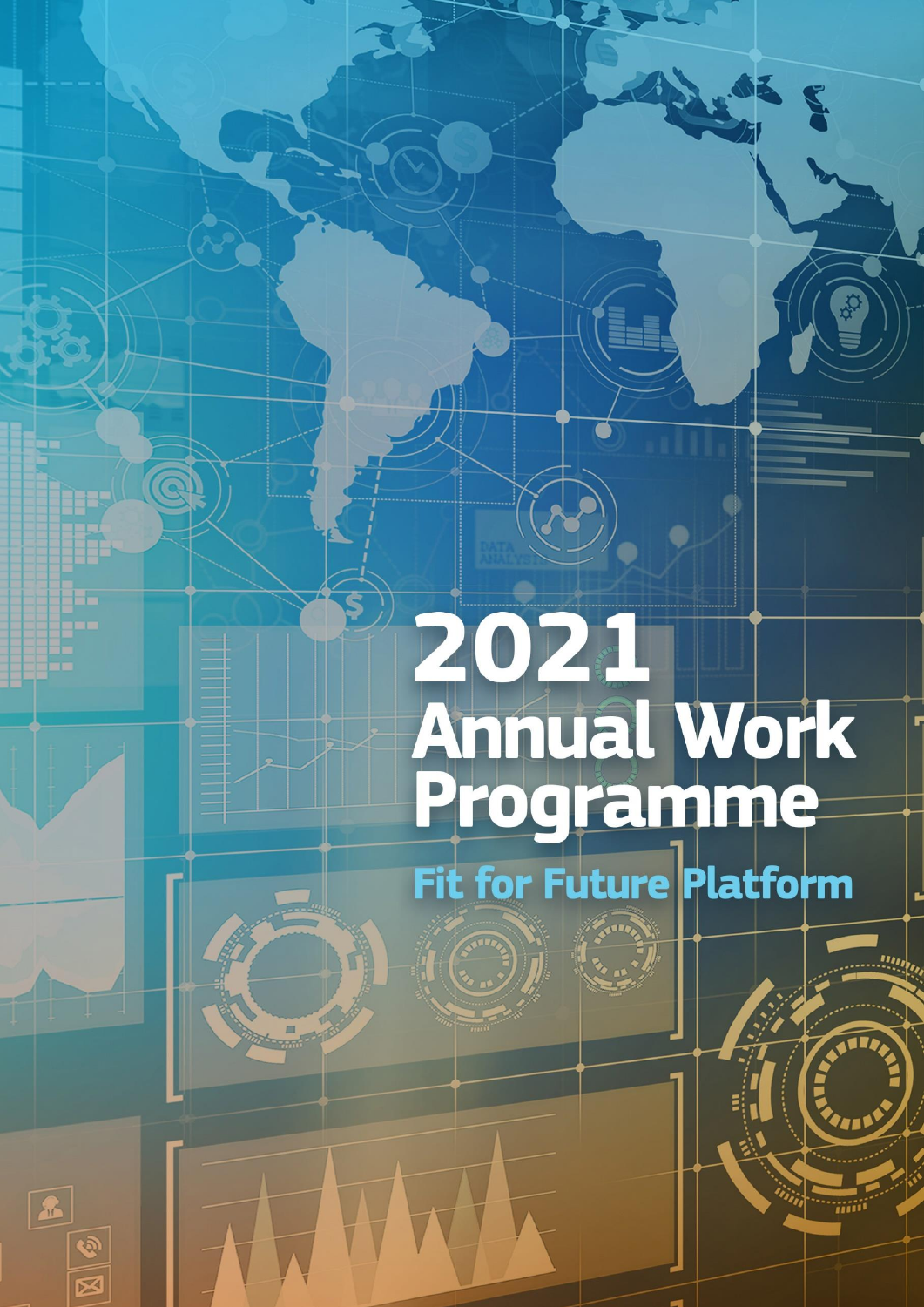# **FIT FOR FUTURE PLATFORM**

### **Annual Work Programme 2021**

*"The Fit for Future Platform will play a central role in our efforts over the coming years to create a more efficient and effective regulatory system; a key ingredient in the recipe for any democratic society."*

> Maroš Šefčovič, Vice-President for Interinstitutional Relations and Foresight, Chair of the Fit for Future Platform

# **1. INTRODUCTION**

1

President von der Leyen stressed already at the beginning of the mandate her commitment for the Commission to take necessary political decisions based on evidence and without creating unnecessary burden for citizens and business.

To respect this commitment, strengthen the Commission's regulatory culture and ensure that it makes full use of the expertise of various stakeholders, the Commission established in May 2020, the *Fit for Future Platform<sup>1</sup>. The Platform brings together Member States'* national, regional and local authorities, the Committee of the Regions, the European Economic and Social Committee and stakeholders.

It was mandated to support the Commission's efforts to: (1) simplify existing EU laws; (2) reduce unnecessary burdens; (3) ensure that Union policies are forward looking and relevant in the light of new challenges and technological progress, including through exploiting the potential of digitalisation for burden reduction and simplification of the EU's existing laws. The Platform will therefore look at existing legislation with the aim of making it more efficient and modern, including digital-ready and future-proof. To this end, the Platform will seek to identify solutions to minimise all unnecessary types of costs (including administrative and compliance costs) while ensuring that EU legislation is reaching its intended objectives and respecting fundamental rights.

Its work will help to ensure that Union legislation delivers maximum benefits efficiently to people and businesses, in particular to small and medium-sized enterprises but also to microenterprises including the self-employed and liberal professions.

The pandemic requires swift efforts from all stakeholders at all levels to cushion the negative consequences of the COVID-19 pandemic. The Commission is working to address the economic and social effects caused by the crisis and to help kick-start sustainable recovery, while continuing to deliver on the headline ambitions outlined in President von der Leyen's [Political Guidelines](https://ec.europa.eu/info/sites/info/files/political-guidelines-next-commission_en_0.pdf) for a green deal, digitalisation and an economy that works for people<sup>2</sup>. The Platform's work on burden reduction, simplification and modernisation will make sure that the objectives pursued by the Commission (such as the twin transition, an

<sup>1</sup> [https://ec.europa.eu/info/law/law-making-process/evaluating-and-improving-existing-laws/refit-making-eu](https://ec.europa.eu/info/law/law-making-process/evaluating-and-improving-existing-laws/refit-making-eu-law-simpler-less-costly-and-future-proof/fit-future-platform-f4f_en)[law-simpler-less-costly-and-future-proof/fit-future-platform-f4f\\_en](https://ec.europa.eu/info/law/law-making-process/evaluating-and-improving-existing-laws/refit-making-eu-law-simpler-less-costly-and-future-proof/fit-future-platform-f4f_en)

<sup>2</sup> [https://ec.europa.eu/info/sites/info/files/political-guidelines-next-commission\\_en\\_0.pdf](https://ec.europa.eu/info/sites/info/files/political-guidelines-next-commission_en_0.pdf)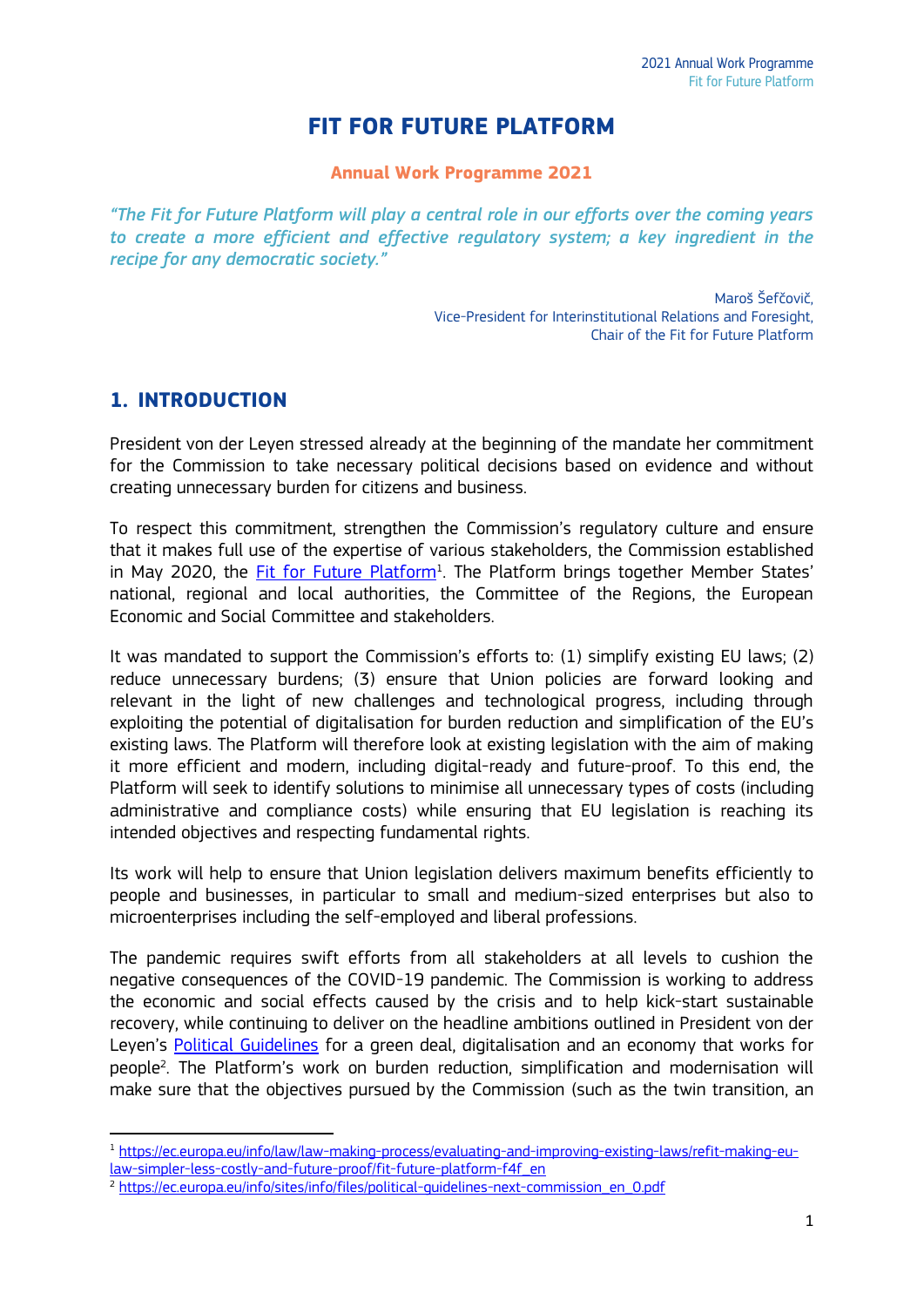economy that works for people, etc.) are achieved without imposing unnecessary burdens on the companies and citizens who have to comply with the EU legislation.

## **2. THE PRIORITIES OF THE FIT FOR FUTURE PLATFORM**

As part of the Commission's policy on better regulation, the regulatory fitness and performance programme [\(REFIT\)](https://ec.europa.eu/info/law/law-making-process/evaluating-and-improving-existing-laws/refit-making-eu-law-simpler-less-costly-and-future-proof_en)<sup>3</sup> guides its burden reduction and simplification efforts. REFIT aims to ensure that EU laws deliver on their objectives at a minimum cost for the benefit of citizens and businesses. In this context, the Fit for Future Platform will contribute to the body of evidence that the Commission needs for policymaking and point out areas where simplification and burden reduction are needed. Bringing in the knowledge from the local, regional and national levels and from different groups of people who are subject to EU legislation will help to make life easier for citizens, businesses and the public sector. The Platform's work should contribute to more innovation and SME-friendly EU legislation amongst other things by ensuring that legislation is digital-by-default, future proof and easy to comply with.

In view of its mandate and the challenges described above, the Platform will focus on the following priorities:

### **Digitalisation**

**.** 

Digital transformation is a headline ambition of the Commission. It affects a broad range of policy areas and has the potential to be essential for reducing the complexity of EU legislation. Helping businesses to take up digital solutions and accelerate the public sector modernisation has great potential to reduce the regulatory burden. The [Berlin Declaration](https://ec.europa.eu/digital-single-market/en/news/berlin-declaration-digital-society-and-value-based-digital-government)<sup>4</sup> on Digital Society points to the implementation of the **Single Digital Gateway**<sup>5</sup> Regulation and the 'once-only' principle as having such potential.

Accessibility and 'digital literacy' require conscious effort and these aspects need to be considered in the design process of digital solutions. Digitalisation should also work hand in hand with the green transition. Digitalisation needs coordinated approaches, stakeholder engagement and cross-border regulatory cooperation.

The Fit for Future Platform could look into the potential of common technical standards for data formats, automated processing and aligned reporting-cycles and consider whether more innovative regulatory solutions could be explored (including experimentation clauses). Existing experience with digital administrations and governance across Member States should be explored and best practices exchanged.

### **Efficient labelling, authorisation and reporting obligations**

Combining ease of administrative procedures with high standards of social, consumer and environmental protection, while fully respecting the Union's fundamental rights, are crucial

<sup>3</sup> [https://ec.europa.eu/info/law/law-making-process/evaluating-and-improving-existing-laws/refit-making-eu](https://ec.europa.eu/info/law/law-making-process/evaluating-and-improving-existing-laws/refit-making-eu-law-simpler-less-costly-and-future-proof_en)[law-simpler-less-costly-and-future-proof\\_en](https://ec.europa.eu/info/law/law-making-process/evaluating-and-improving-existing-laws/refit-making-eu-law-simpler-less-costly-and-future-proof_en)

<sup>4</sup> [https://ec.europa.eu/digital-single-market/en/news/berlin-declaration-digital-society-and-value-based-digital](https://ec.europa.eu/digital-single-market/en/news/berlin-declaration-digital-society-and-value-based-digital-government)[government](https://ec.europa.eu/digital-single-market/en/news/berlin-declaration-digital-society-and-value-based-digital-government)

<sup>5</sup> [https://eur-lex.europa.eu/legal-content/EN/TXT/?uri=uriserv:OJ.L\\_.2018.295.01.0001.01.ENG](https://eur-lex.europa.eu/legal-content/EN/TXT/?uri=uriserv:OJ.L_.2018.295.01.0001.01.ENG)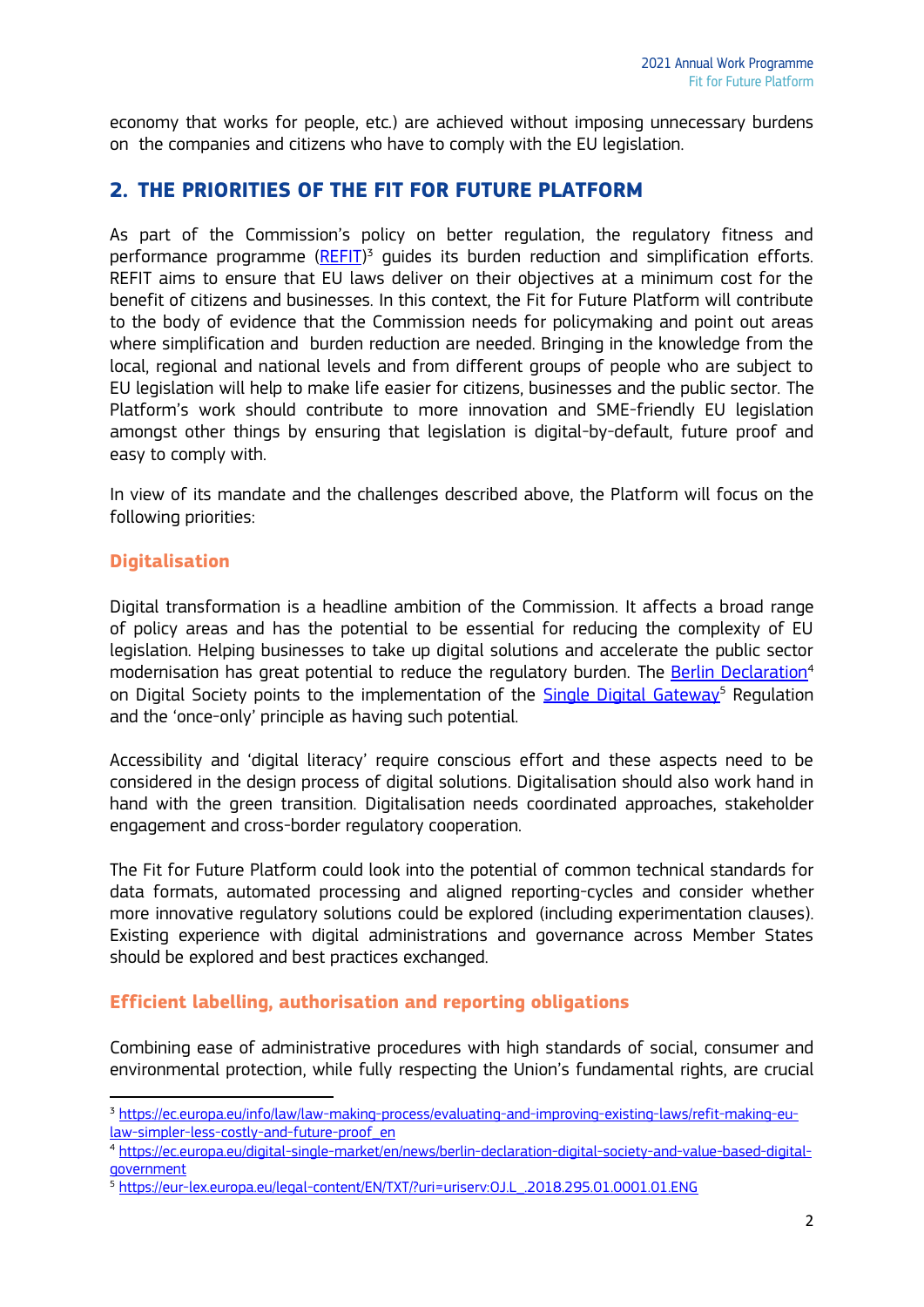for recovering from the crisis. This concerns several policy areas, such as customs, health and statistics. In this effort, digitalisation will need to play a pivotal role.

With regard to **labelling**, the input of the Fit for Future Platform could look at ways to further reduce disparities across the Member States. To make labels more effective, it could also reflect on the needs and interests of the intended users, in particular consumers.

With regard to **authorisations**, the Platform could play a role in the simplification of permitting procedures, among others when it comes to investing in our future infrastructure and giving innovation space to blossom. Planning and permitting currently takes too long, so that it is important to identify possible bottlenecks and solutions to address this. The experience of local and regional authorities and of those who have to apply the authorisation procedure in this area is particularly valuable for identifying pragmatic solutions.

With regard to **reporting obligations**, while they are necessary to monitor and assess implementation, enforcement, compliance and performance of EU legislation, sometimes they can also weigh heavily on businesses, especially on the SMEs. The application of the 'once only' principle, for example in the field of statistics, can significantly reduce burden, while allowing for continued good reporting. Reporting obligations shall remain fit for their purposes while ensuring that information relating for example to fundamental rights or environment standards protection is available, as relevant.

### **Simplification of EU legislation**

Different EU laws can sometimes overlap in certain areas, creating coherence and consistency issues for citizens, businesses and the public sector. Multiple layers of legislation may also make it difficult for businesses, in particular SMEs, to have a complete overview of their obligations. The regulatory density in certain policy areas is high and the Task Force on Subsidiarity, Proportionality and 'Doing less more efficiently' concluded that legislation needed to be reviewed against the European value added and coherence.

Another important aspect of simplification is the predictability and clarity of EU laws. Whereas the legislative rationale is in most cases not questioned, ambiguous provisions can result in heterogeneous implementation, which can be particularly burdensome for citizens and businesses with limited capacity to keep track of all requirements. Additionally, digitalisation has great potential to simplify the implementation of EU legislation and help companies in their compliance efforts. The Platform could therefore also strive to identify and highlight implementation and enforcement problems as well as any digitalisation potential to allow a more efficient approach to legislating.

# **3. ANNUAL WORK PROGRAMME**

**.** 

Building on the experience with the REFIT Platform<sup>6</sup>, the Commission proposed a number of novelties for the Fit for Future Platform. In particular, the Fit for Future Platform will base its work on **an annual work programme**. The Decision establishing the Fit for Future Platform provides for the following sources for the annual work programme:

<sup>6</sup> https://ec.europa.eu/info/publications/better-regulation-taking-stock-and-sustaining-our-commitment\_en ;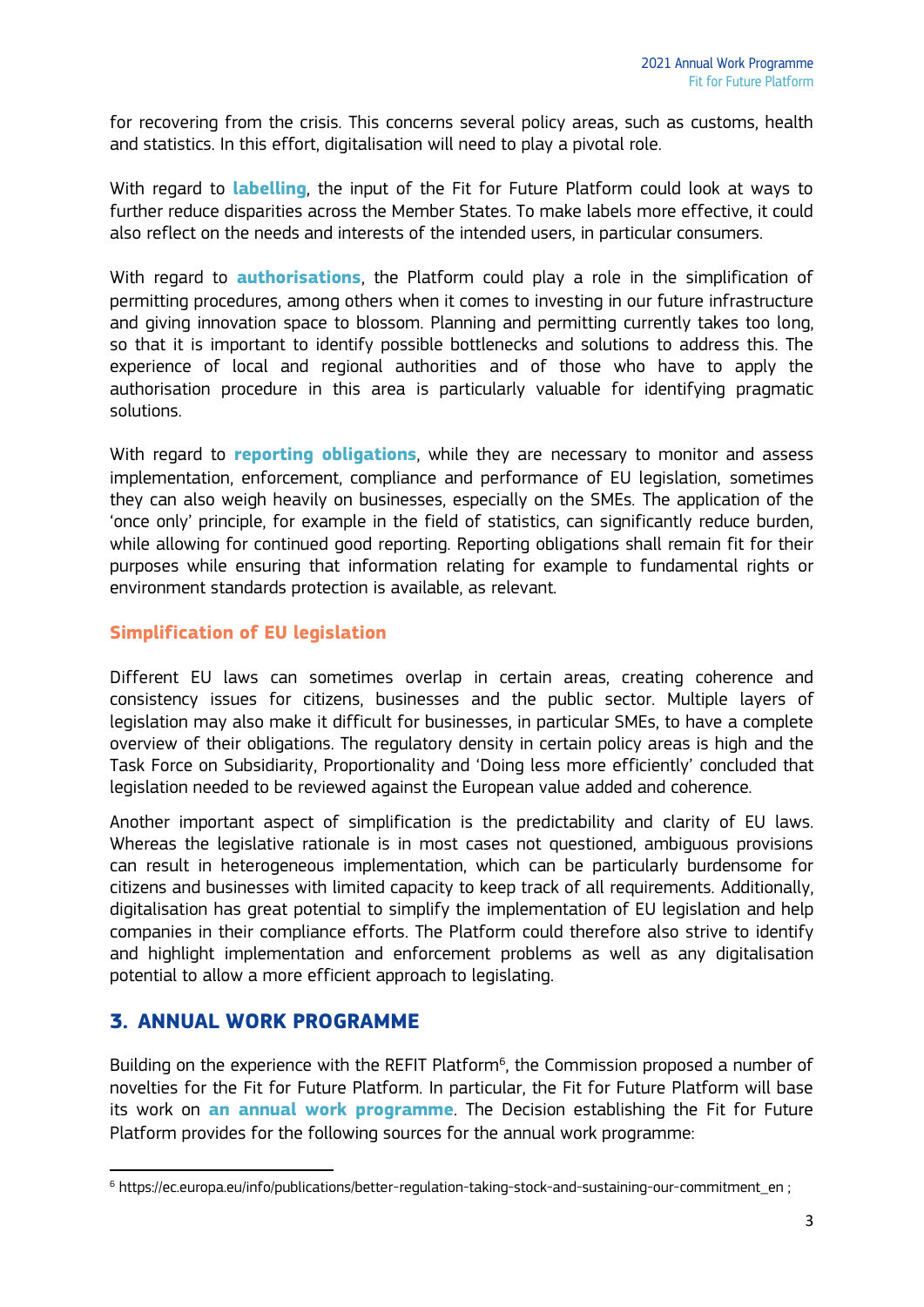- the Report of the Task Force on Subsidiarity, Proportionality and 'Doing less more efficiently';
- major evaluations and fitness checks carried out by the Commission;
- information from Member States, the SME Envoy Network, the Committee of the Regions and the European Economic and Social Committee on the most burdensome Union legislation;
- input from stakeholders and the wider public received through the web-site **Have your Say: Simplify!**.

The Platform should provide evidence-based opinions on the topics identified in the annual work programme. The Platform will work organised in four sub-groups to examine the topics in the Platform's annual work programme.

To guide the work for the year ahead, the Platform will approve its annual work programme each year as soon as possible after the publication of the Commission's work programme. In 2021, the Platform has approved the list of topics of its annual work programme at its second plenary meeting, on 4 March 2021.

### **Selection and organisation of topics**

In preparation of the Platform's 2021 annual work programme, its members and the SME envoy have submitted their suggestions. After carefully studying the suggestions and consulting the relevant Commission departments, the secretariat of the Platform has made a selection of topics. This year, a majority of topics is based on initiatives in the Commission Work Programme 2021, to ensure that the Platform contributes to the core of the Commission's work. However, this is not a pre-requisite for inclusion in the Platform programme.

The selection of topics was guided by the following considerations:

*a) Simplification and burden reduction potential*: The 2021 Commission Work Programme lists the major initiatives that the Commission intends to deliver. In its 'Annex II – REFIT', the Commission work programme includes 41 initiatives that aim to keep EU law fit-for-purpose and to bring benefits for users of EU legislation at minimum costs.

'Annex II – REFIT' is particularly relevant for the Fit for Future Platform as it sets out the main legislative revisions, evaluations and fitness checks that the Commission will undertake in 2021 to achieve the REFIT objectives of burden reduction, simplification and digitalisation. It is the main source of information for the Commission to identify potential cost savings (in evaluations and fitness checks) and actual cost savings (in revisions). Hence, most of the selected topics are based on initiatives listed in 'Annex II – REFIT'.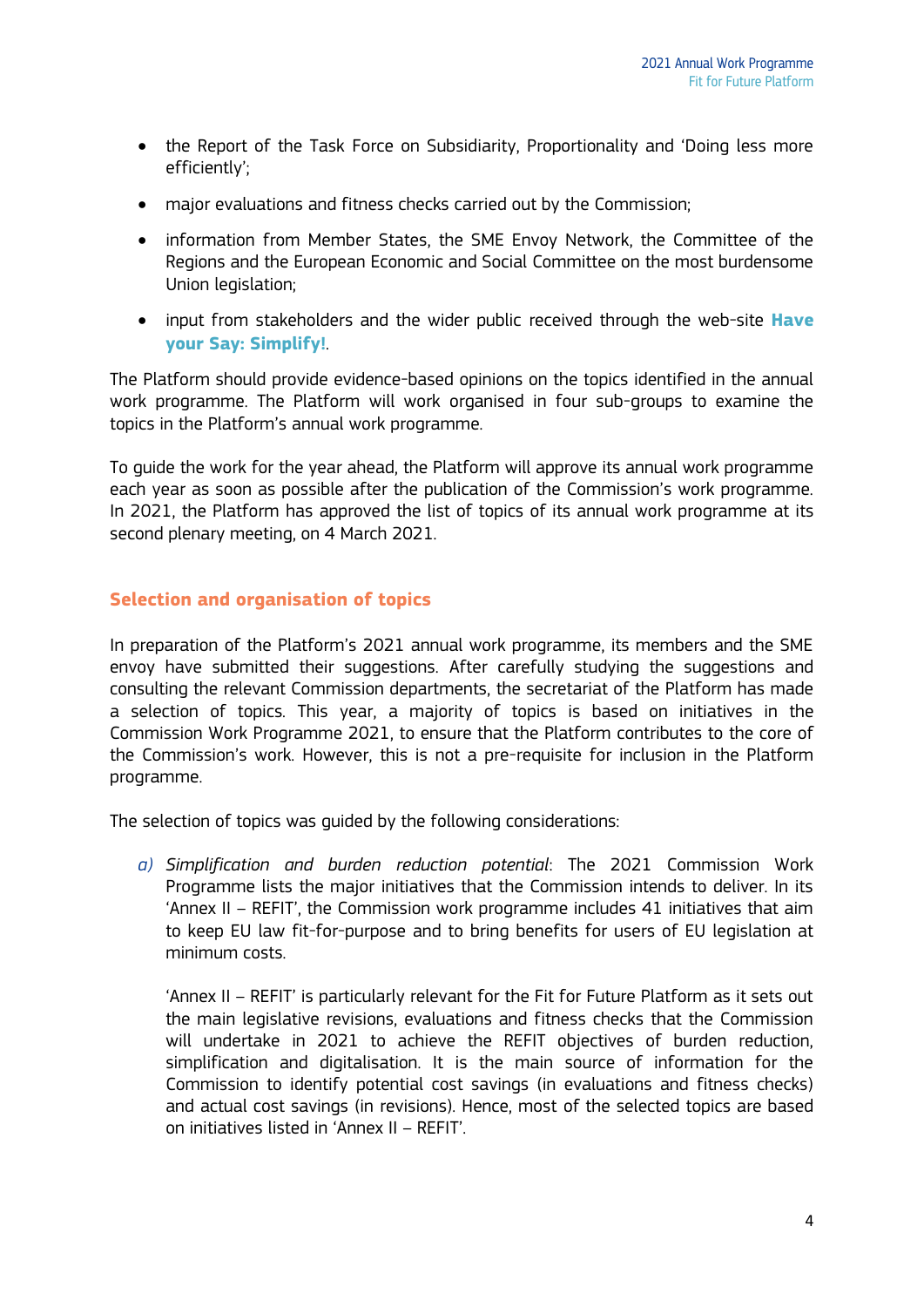*b) Timing*: To ensure that the Fit for Future Platform opinions provide timely input to the decision making process, the work of the Platform must be aligned with the policy cycle of the relevant initiatives. This way the opinions can contribute directly to the ongoing preparatory work of the Commission.

The selected initiatives are those for which the Commission services are currently collecting and analysing evidence. The selection also takes into consideration that the first opinions of the Platform will be adopted in Q2/Q3 2021, at the earliest.

- *c) Evidence-based approach:* The Platform's work needs to add to the evidence gathered by the Commission services through evaluations, impact assessments and stakeholders' consultations. Hence, it is necessary that the Platform focuses its resources on a limited number of topics. The selection intends to keep the workload of the Platform manageable to ensure that the delivered opinions go into the necessary depth.
- *d) Broad and balanced coverage*: The selected topics cover a broad range of sectors such as competition, finance, health, environment, statistics, transport, customs and internal market, to ensure that the Platform's work benefits as many citizens and business as possible.

In the Annex, the topics are arranged in three clusters. Each of the Platform's sub-groups will work on one of those clusters. This way each sub-group will be dealing with topics covering several sectors, including both evaluations and revisions.

The fourth sub-group of the Platform, consisting of local and regional authorities, will support the other sub-groups of the Platform by providing additional evidence from the local and regional level. It will also present one or more reports on issues where evidence from the local and regional expertise is essential at the request of the Chair. This experience on the ground provides the needed reality check and understanding of the difficulties of those who are affected most directly by the EU laws regionally and locally.

### **Involvement of the wider public**

**.** 

The Platform's annual work programme and opinions will also benefit from the contributions from the public. **Citizens** and **stakeholders** can contribute on the **Have your Say: Simplify!** portal<sup>7</sup> to the work of the Platform. Suggestions can be submitted for each topic included in the Platform's annual work programme.

Relevant suggestions received by the Platform before 30 April 2021 on the topics included in the annual work programme will be considered for the Platform's opinions.

Additionally, citizens and stakeholders can also make suggestions **for new topics**, not included in the annual work programme for 2021. The Platform will consider those for possible inclusion in the next annual work programme together with any other relevant suggestions received after 30 April 2021.

<sup>7</sup> <https://ec.europa.eu/info/law/better-regulation/have-your-say-simplify>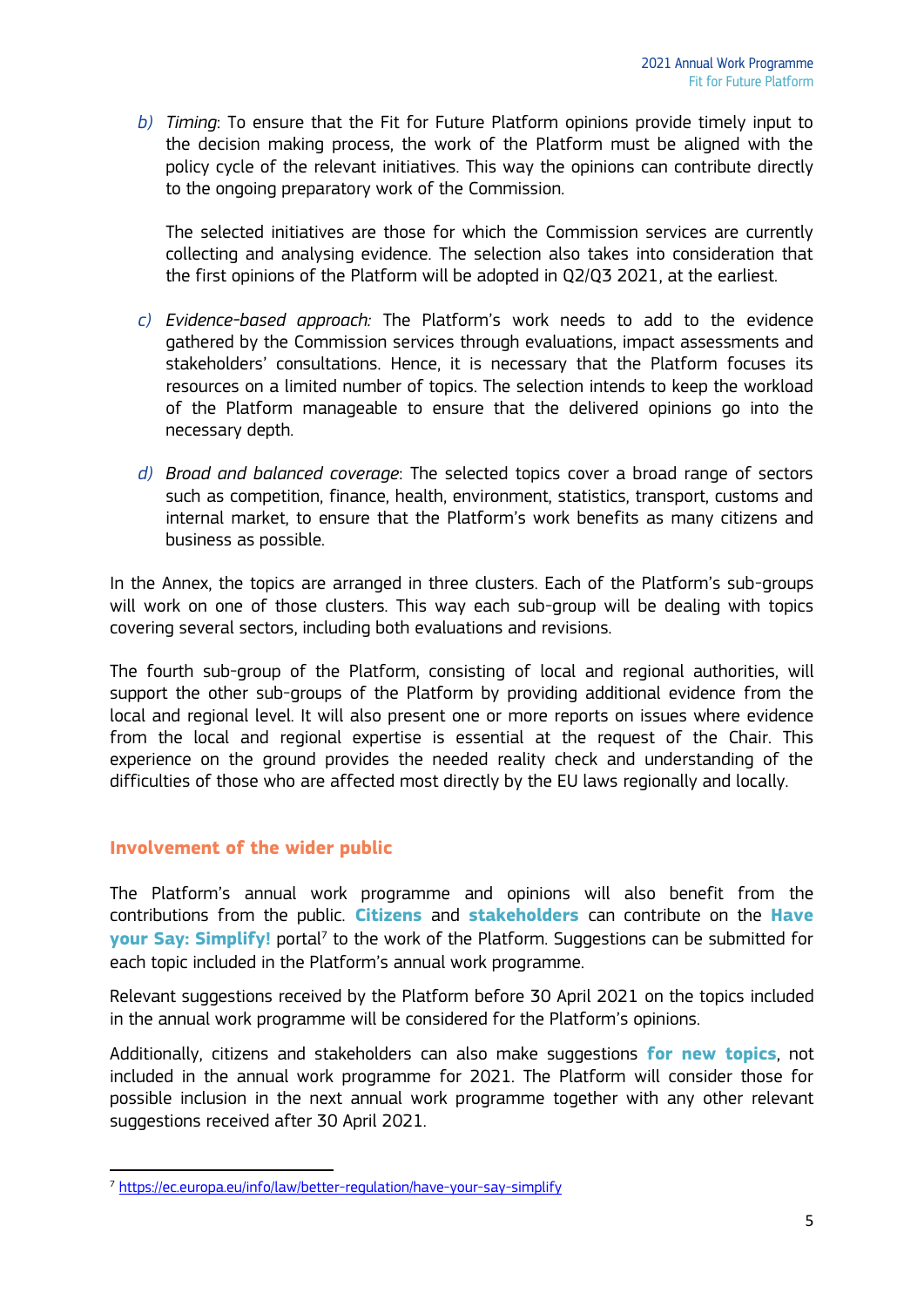# **ANNEX: OVERVIEW OF TOPICS OF THE ANNUAL WORK PROGRAMME 2021**

| <b>Cluster 1</b>                                                                                            |                                                                                                                                                                                                                                                              |
|-------------------------------------------------------------------------------------------------------------|--------------------------------------------------------------------------------------------------------------------------------------------------------------------------------------------------------------------------------------------------------------|
| <b>Fit for Future topics</b>                                                                                | <b>Initiatives in the Commission work</b><br>programme for 2021                                                                                                                                                                                              |
| <b>New Legislative Framework for Products</b><br>(Decision No 768/2008/EC)<br>(Regulation (EC) No 765/2008) | Evaluation of<br>the 'New<br>Legislative<br>Framework for Products' (Decision<br><b>No</b><br>768/2008/EC on a common framework for<br>marketing of products and<br>the<br>the<br>accreditation and CE marking provisions of<br>Regulation (EC) No 765/2008) |
| Directive on industrial emissions<br><u>(Directive 2010/75/EU)</u>                                          | Revision of Directive 2010/75/EU<br>on.<br>industrial emissions                                                                                                                                                                                              |
| <b>Computer reservation systems</b><br><u>(Regulation (EC) No 80/2009)</u>                                  | Revision of Computer reservation systems                                                                                                                                                                                                                     |
| Ambient air quality legislation<br><u>(Directive 2008/50/EC)</u><br><u>(Directive 2004/107/EC)</u>          |                                                                                                                                                                                                                                                              |
| <b>Public</b><br>legislation<br>procurement<br>(e-<br>procurement aspects)                                  |                                                                                                                                                                                                                                                              |

| <b>Cluster 2</b>                                                                                                                           |                                                                                                                          |  |
|--------------------------------------------------------------------------------------------------------------------------------------------|--------------------------------------------------------------------------------------------------------------------------|--|
| <b>Fit for Future topics</b>                                                                                                               | <b>Initiatives in the Commission work</b><br>programme for 2021                                                          |  |
| Directive on combating late payment in<br>commercial transactions<br>(Directive 2011/7/EU)                                                 |                                                                                                                          |  |
| Regulation on<br>Fishery<br><b>European</b><br><b>Statistics (Regulation 1921/2006)</b>                                                    | Revision of the<br>Regulation on<br>European<br><b>Fishery Statistics</b>                                                |  |
| Directive on the single permit for third-<br>country nationals<br>(Directive 2011/98/EU)                                                   | Revision of Directive 2011/98/EU on the single<br>permit                                                                 |  |
| <b>INSPIRE - Directive establishing an</b><br>Infrastructure for Spatial Information<br>in the European Community<br>(Directive 2007/2/EC) | Evaluation of Directive 2007/2/EC establishing<br>an Infrastructure for Spatial Information in<br>the European Community |  |
| <b>Eco-design Directive</b><br>(Directive 2009/125/EC)                                                                                     | Sustainable products policy initiative including<br>a revision of the Ecodesign Directive                                |  |